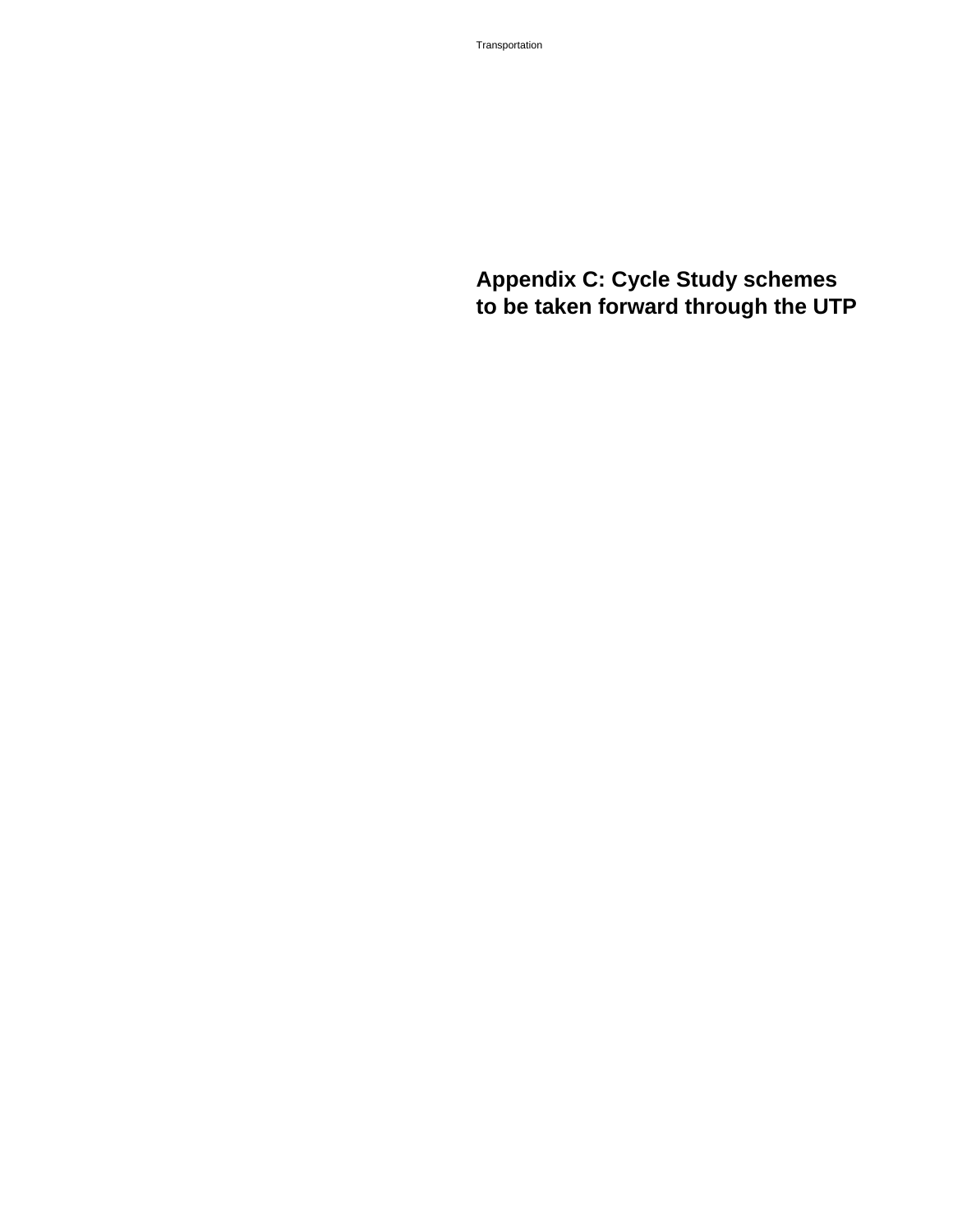|                  |                                                             | Level  |                                                                                                                                                          | <b>Included</b><br>in UTP | <b>UTP</b><br><b>Scheme</b><br><b>Proforma</b><br>No. | <b>Comments</b>                                             |
|------------------|-------------------------------------------------------------|--------|----------------------------------------------------------------------------------------------------------------------------------------------------------|---------------------------|-------------------------------------------------------|-------------------------------------------------------------|
| <b>Area-wide</b> |                                                             |        |                                                                                                                                                          |                           |                                                       |                                                             |
|                  |                                                             |        | • Introduce area-wide 20mph speed limits                                                                                                                 | Yes/No                    | 22.5                                                  | Shenley Road only                                           |
| <b>ALL</b>       | All non-distributor Rds                                     | 02-Mar | • Introduce traffic calming schemes using humps/cushions to reduce<br>vehicle speeds and obviate the need for any specific measures for cyclists         | Yes/No                    | 20 and 22.4                                           | <b>Theobald Street and Shenley</b><br>Road/Cowley Hill only |
| <b>ALL</b>       | Signalled junctions                                         | 02-Mar | • Provide Advanced Stop Lines at appropriate junctions, with lead-in lanes                                                                               | Yes/No                    | 6                                                     |                                                             |
|                  | Destinations (shopping areas<br>etc.)                       | 02-Mar | Improved cycle parking:                                                                                                                                  |                           |                                                       |                                                             |
| <b>ALL</b>       |                                                             |        | • Individual Sheffield stands                                                                                                                            | Yes                       | 12                                                    | Multiple locations                                          |
|                  |                                                             |        | • Shelters with Sheffield stands at main locations                                                                                                       | Yes                       | 12                                                    | Multiple locations                                          |
| ALL              | All routes                                                  | 02-Mar | • Review cycle direction signing to establish clear and consistent approach                                                                              | Yes                       | 21                                                    | Cycle Wayfinding                                            |
| 1st priority     |                                                             |        |                                                                                                                                                          |                           |                                                       |                                                             |
|                  | Shenley Rd/ Station Rd<br>roundabout                        |        | 1. Remodel to continental design.                                                                                                                        | <b>No</b>                 | 6                                                     | Signalisation scheme currently in<br>preparation            |
|                  |                                                             | 3      | 2. Reduce circulating space and entry exit speeds by hatching or overrun<br>areas                                                                        | <b>No</b>                 | 6                                                     | Signalisation scheme currently in<br>preparation            |
|                  | Shenley Rd link (Theobald St-<br>Elstree Way)               | 3      | 1. Introduce elements of 'shared space' with access restrictions limiting<br>through-traffic                                                             | <b>No</b>                 |                                                       |                                                             |
|                  |                                                             |        | 2. Review parking, waiting and weight restrictions and improve enforcement                                                                               | <b>No</b>                 |                                                       |                                                             |
|                  |                                                             |        | 3. Investigation of long-term option of pedestrian priority zone                                                                                         | <b>No</b>                 |                                                       |                                                             |
|                  | Shenley Rd/ Furzehill Rd                                    | 3      | 1. Remodel to continental design                                                                                                                         | <b>No</b>                 |                                                       |                                                             |
|                  | roundabout                                                  |        | 2. Reduce circulating space and entry exit speeds by hatching or overrun<br>areas.                                                                       | <b>No</b>                 |                                                       |                                                             |
|                  |                                                             |        | 1. Remodel to continental design.                                                                                                                        | <b>No</b>                 |                                                       |                                                             |
|                  | Shenley Rd/ Eldon Ave junction<br>(incl. Tesco access road) | 3      | 2. Reduce circulating space and entry exit speeds by hatching or overrun<br>areas.                                                                       | <b>No</b>                 |                                                       |                                                             |
|                  |                                                             |        | 3. Install toucan crossing or wide ramped zebra to provide pedestrian/cycle<br>link north side of Shenley Rd and Eldon Ave                               | <b>No</b>                 |                                                       |                                                             |
|                  |                                                             |        | 4. Install wide ramped zebra across Tesco access roads                                                                                                   | <b>No</b>                 |                                                       |                                                             |
|                  |                                                             |        | 5. Extend cycletrack facilities on both sides of roundabout and by the war<br>memorial to offer alternative to using roundabout                          | <b>No</b><br><b>No</b>    |                                                       |                                                             |
|                  | Shenley Rd/ Brook Rd/ Elstree<br>Way roundabout             | 3      | 1. Remodel to continental design and remove cycle lanes                                                                                                  | Yes                       | $\overline{7}$                                        | Redesign of Junction undertaken by<br><b>HBC</b>            |
| $\overline{2}$   |                                                             |        | 2. Reduce circulating space and entry exit speeds by hatching or overrun<br>areas                                                                        | Yes                       | $\overline{7}$                                        | Interim scheme                                              |
|                  |                                                             |        | 3. Provide for pedestrian/cycle crossing movements with wide ramped zebra<br>(esp. Brook Rd) or toucan crossing.                                         | <b>No</b>                 |                                                       |                                                             |
| $\overline{2}$   | Elstree Way (Shenley Rd -<br>Studio Way) link               | 3      | 1. Widen cycle tracks to 3m where possible (minimum of 2m) with flat-top<br>ramps and traffic giving way to the track at side roads and private accesses | Yes/No                    | 9                                                     | Being considered under Elstree<br>Way scheme by HBC         |
|                  |                                                             |        | 2. Provide on-road advisory cycle lanes (minimum width 1.5m)                                                                                             | Yes/No                    | 9                                                     | Being considered under Elstree<br>Way scheme by HBC         |
|                  |                                                             |        | 3. As 2. plus removal of road centre lines to assist with speed limit<br>compliance                                                                      | <b>No</b>                 |                                                       |                                                             |
|                  |                                                             |        | 4. Both 1 & 3 (parallel routes for cyclists with different levels of experience)                                                                         | <b>No</b>                 |                                                       |                                                             |
|                  |                                                             |        | 5. Provide toucan or wide ramped zebra to replace subway crossing                                                                                        | <b>No</b>                 |                                                       |                                                             |
|                  | Elstree Way/ Studio Way/ Manor<br>Way roundabout            | 3      | 1. Remodel to continental design and remove cycle lanes                                                                                                  | <b>No</b>                 |                                                       |                                                             |
| $\overline{2}$   |                                                             |        | 2. Reduce circulating space and entry exit speeds by hatching or overrun<br>areas                                                                        | <b>No</b>                 |                                                       |                                                             |
|                  |                                                             |        |                                                                                                                                                          |                           |                                                       |                                                             |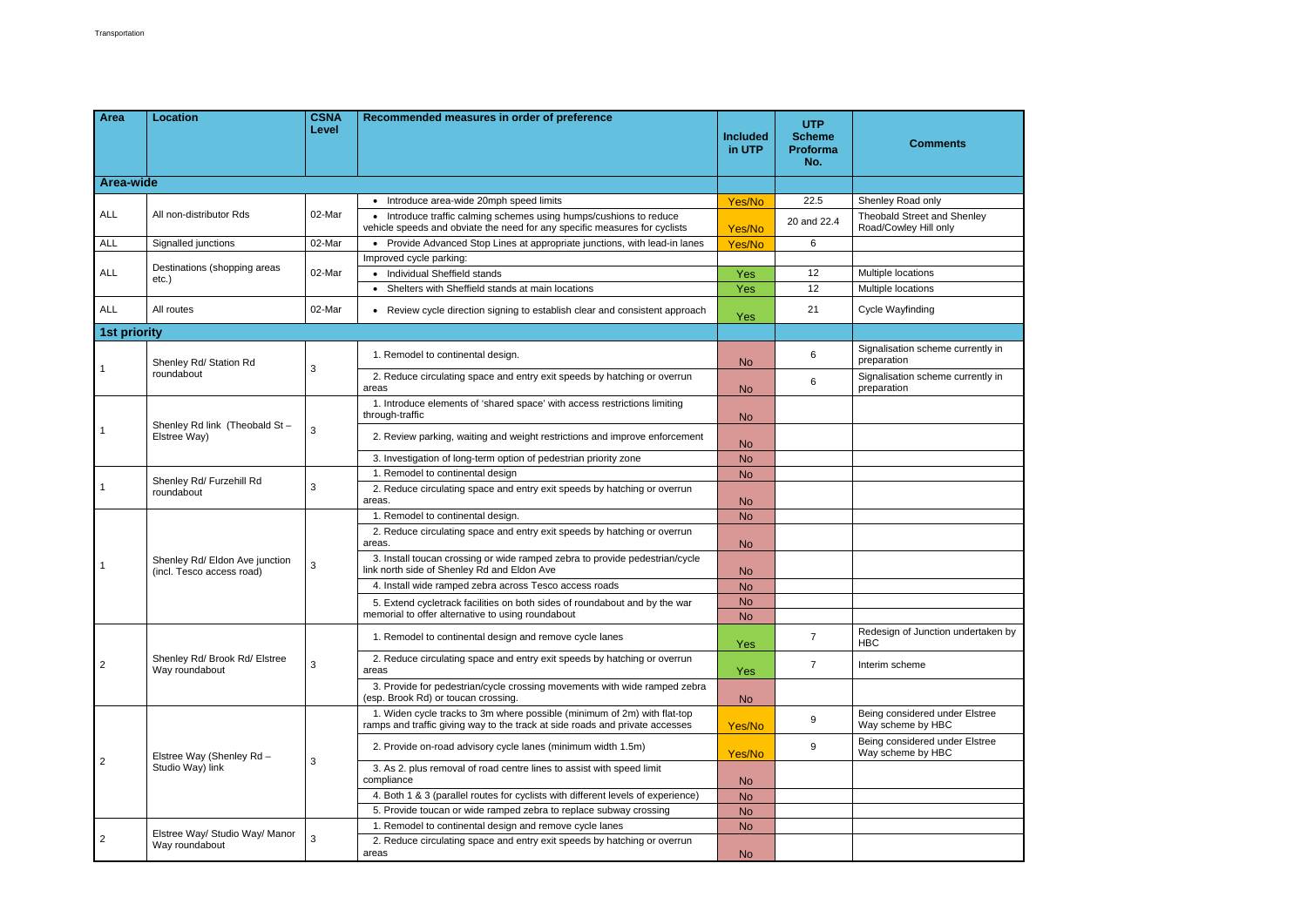|              |                                                                |                                     | 3. Improved cycle lanes might be incorporated as part of the remodelling and<br>hatching                                                                                     | Yes/No         | 9    | On road cycle lanes to be improved<br>either side of the roundabout |
|--------------|----------------------------------------------------------------|-------------------------------------|------------------------------------------------------------------------------------------------------------------------------------------------------------------------------|----------------|------|---------------------------------------------------------------------|
| 3            | Theobald St (Shenley Rd to<br>Croxdale Rd) link                | Mostly<br>2.5                       | 1. Review the mini roundabouts and centre dome heights to reduce entry/exit<br>speeds                                                                                        | N <sub>o</sub> |      |                                                                     |
|              |                                                                | (3at)<br>Crox-<br>dale<br>Road jct) | 2. Consider trial of 1.5m cycle lanes between a 'core traffic lane' of 3.7m<br>width (i.e. remove centre line)                                                               | <b>No</b>      |      |                                                                     |
|              |                                                                |                                     | 3. Ensure continuity of 1.5m cycle lanes through refuges plus mini<br>roundabouts where possible                                                                             | <b>No</b>      |      |                                                                     |
|              |                                                                |                                     | 4. Consider 'cushion' traffic calming scheme to slow traffic speeds and<br>remove need for any specific cycling measures                                                     | Yes/No         | 22.4 | Flat top humps at existing controlled<br>crossings                  |
| 4            | Furzehill Rd (Shenley Rd to<br>Brownlow Rd) link               | 3                                   | 1. Improve the existing cycle track to best practice standards with measures<br>to prevent obstruction by parked vehicles                                                    | <b>No</b>      |      |                                                                     |
|              |                                                                |                                     | 2. Develop alternative route to Shenley Rd via Drayton Rd with cycle gap in<br>road closure                                                                                  | <b>No</b>      |      |                                                                     |
|              |                                                                |                                     | 3. Review road space to improve safety and convenience of on-road cycling                                                                                                    | <b>No</b>      |      |                                                                     |
|              | Furzehill Rd (Brownlow Rd to<br>Barnet Lane) link              | 3                                   | 1. Improve the existing cycle track to best practice standards with crossing<br>measures to access side roads on northern side                                               | <b>No</b>      |      |                                                                     |
| 4            |                                                                |                                     | 2. Review road space to improve safety and convenience of on-road cycling.<br>Consider removal of centre hatching and road centre lines, plus uphill advisory<br>cycle lane. | <b>No</b>      |      |                                                                     |
|              |                                                                |                                     | 3. Extend traffic calming along length of link                                                                                                                               | <b>No</b>      |      |                                                                     |
|              |                                                                |                                     | 4. Investigate alternative route to Elstree & Borehamwood station via Station<br>Rd and route through new development                                                        | <b>No</b>      |      |                                                                     |
|              |                                                                | 3                                   | 1. Create cycle gap in closure of Eldon Ave with bollards to prevent<br>obstruction by parked vehicles                                                                       | <b>No</b>      |      |                                                                     |
|              | Brook Rd (Gateshead Rd to<br>Shenley Rd) link                  |                                     | 2. Improve and extend existing off-highway route through Aberford Park (see<br>plan below) with attention to detail of signing, flush kerbs, crossing<br>arrangements etc.   | <b>No</b>      |      |                                                                     |
| 5            |                                                                |                                     | 3. Provide an alternative northern route via Ranskill Rd, Norton Close,<br>Winstre Rd (one-way n/b - make 2-way for cyclists), Brode-water Rd,<br>Broughinge Rd, Fairway Ave | <b>No</b>      |      |                                                                     |
|              |                                                                |                                     | 4. Upgrade ex. pelican crossing of Brook Rd at Fairway Ave. to toucan<br>crossing (by St Teresa's Primary School)                                                            | <b>No</b>      |      |                                                                     |
|              |                                                                |                                     | 5. Ensure proposed traffic calming scheme fully takes into account cycle-<br>friendly measures                                                                               | <b>No</b>      |      |                                                                     |
|              |                                                                |                                     |                                                                                                                                                                              |                |      |                                                                     |
|              | Off-highway route through Aberford Park parallel to Brook Road |                                     |                                                                                                                                                                              |                |      |                                                                     |
|              |                                                                |                                     |                                                                                                                                                                              |                |      |                                                                     |
| 2nd priority |                                                                |                                     |                                                                                                                                                                              |                |      |                                                                     |
|              | Theobald St (Croxdale Rd to<br>Rossington Avenue) link         | $2.5 - 3$                           | 1. Review mini roundabouts and centre dome heights to reduce entry/exit<br>speeds                                                                                            | <b>No</b>      |      |                                                                     |
| 6            |                                                                |                                     | 2. Consider a trial of 1.5m cycle lanes between a 'core traffic lane' of 3.7m<br>width.                                                                                      | <b>No</b>      |      |                                                                     |
|              |                                                                |                                     | 3. Continue 1.5m cycle lanes through refuges and add mini roundabouts<br>where possible.                                                                                     | <b>No</b>      |      |                                                                     |
|              |                                                                |                                     | 4. Consider 'cushion' traffic calming scheme to slow traffic speeds                                                                                                          | <b>No</b>      |      |                                                                     |
|              | Cowley Hill link / Hertswood<br>School                         | 3                                   | 1. Establish better continuity between cycle tracks and route along service<br>roads                                                                                         | <b>No</b>      |      |                                                                     |
|              |                                                                |                                     | 2. Introduce traffic calming scheme (may require cushions)                                                                                                                   | Yes            | 20   | Traffic calming introduced                                          |
|              |                                                                |                                     | 3. Review school travel plan to encourage cycling                                                                                                                            | Yes            | 20   | Travel plans to be updated                                          |
| 8            | Manor Way (Elstree Way to<br>Ripon Way) link                   | 2.5                                 | 1. Extend traffic calming throughout the link.                                                                                                                               | <b>No</b>      |      |                                                                     |
|              |                                                                |                                     | 2. Remove centre hatching.                                                                                                                                                   | <b>No</b>      |      |                                                                     |
|              |                                                                |                                     | 3. Add cycle lanes and remove road centre lines and hatching                                                                                                                 | <b>No</b>      |      |                                                                     |
|              |                                                                |                                     | 4. Remodel mini roundabouts to reduce through speeds.                                                                                                                        | <b>No</b>      |      |                                                                     |
|              | Cranes Way (Manor Way to<br>Furzehill Rd) link                 | 3                                   | 1. Extend traffic calming throughout the link.                                                                                                                               | <b>No</b>      |      |                                                                     |